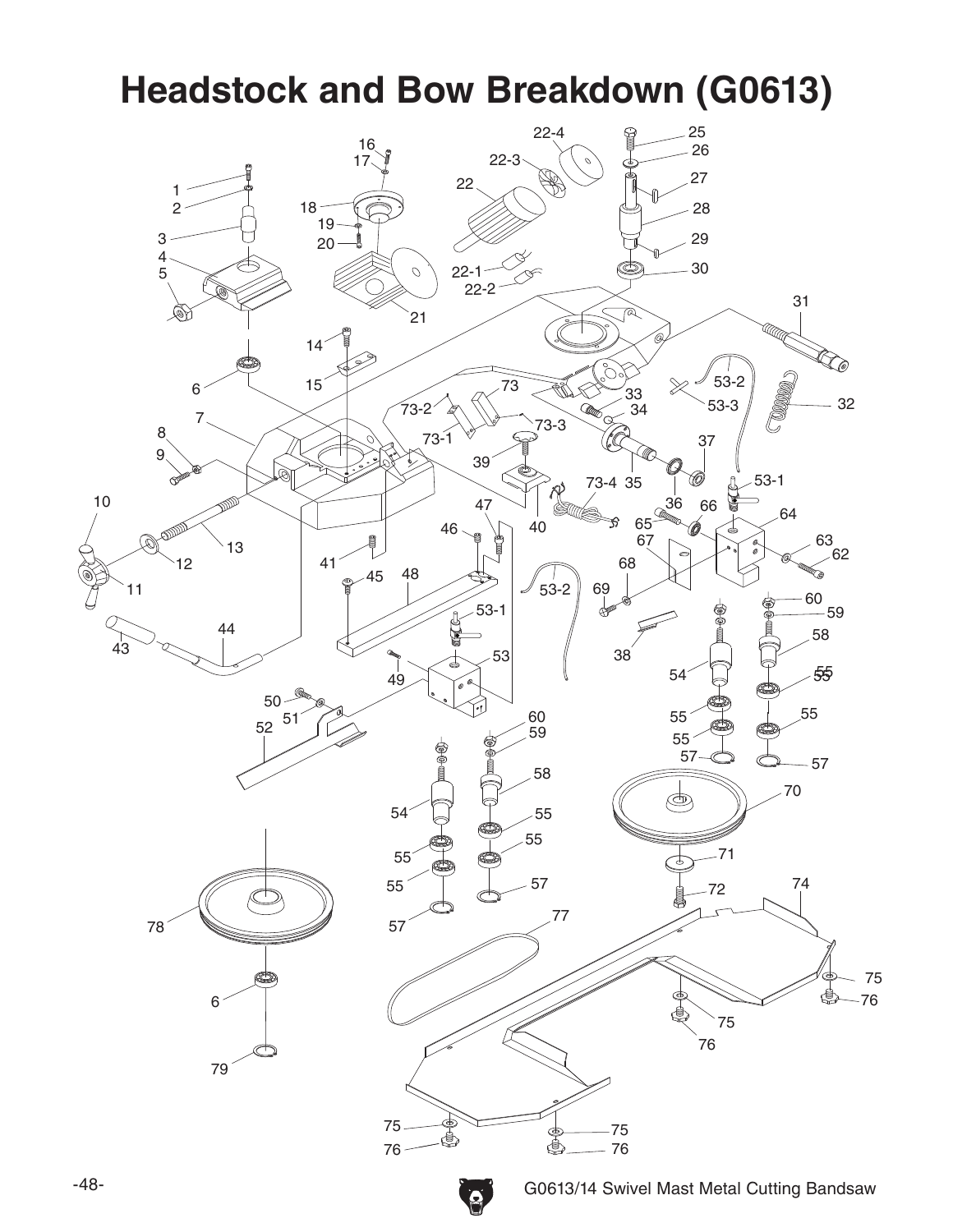# **Parts List (G0613)**

| <b>REF</b>              | <b>PART#</b>  | <b>DESCRIPTION</b>          | <b>REF</b> | <b>PART#</b> | <b>DESCRIPTION</b>           |
|-------------------------|---------------|-----------------------------|------------|--------------|------------------------------|
| $\mathbf{1}$            | PSB64M        | CAP SCREW M10-1.5 X 25      | 43         | P0613043     | <b>HANDLE</b>                |
| 2                       | PW04M         | FLAT WASHER 10MM            | 44         | P0613044     | <b>HANDLE PIPE</b>           |
| 3                       | P0613003      | <b>SHAFT</b>                | 45         | PSBS05M      | BUTTON HD CAP SCR M6-1 X     |
| $\overline{\mathbf{4}}$ | P0613004      | ANCHOR BLOCK                | 46         | PSS20M       | <b>SET SCREW M8-1.25 X 8</b> |
| 5                       | PN13M         | HEX NUT M16-2               | 47         | PSB40M       | CAP SCREW M8-1.25 X 35       |
| 6                       | P6204         | <b>BALL BEARING 6204</b>    | 48         | P0613048     | <b>BLADE ADJUSTMENT BAR</b>  |
| $\overline{7}$          | P0613007      | <b>BODY FRAME</b>           | 49         | PSB58M       | CAP SCREW M8-1.25 X 12       |
| 8                       | PN01M         | HEX NUT M6-1                | 50         | PS09M        | PHLP HD SCR M5-.8 X 10       |
| 9                       | PB29M         | HEX BOLT M6-1 X 30          | 51         | PW02M        | <b>FLAT WASHER 5MM</b>       |
| 10                      | P0613010      | KNOB                        | 52         | P0613052     | <b>BLADE COVER (FRONT)</b>   |
| 11                      | P0613011      | <b>BLADE TENSION HANDLE</b> | 53         | P0613053     | ADJUSTMENT BLOCK (FRONT      |
| 12                      | P0613012      | CONCAVE WASHER              | $53-1$     | P0613053-1   | <b>FLOW VALVE</b>            |
| 13                      | P0613013      | LEADSCREW                   | $53-2$     | P0613053-2   | COOLANT HOSE                 |
| 14                      | PSB31M        | CAP SCREW M8-1.25 X 25      | 53-3       | P0613053-2   | STEEL "T"                    |
| 15                      | P0613015      | <b>FIXED BLOCK</b>          | 54         | P0613054     | ECCENTRIC GUIDE (L)          |
| 16                      | PSB13M        | CAP SCREW M8-1.25 X 30      | 55         | P608A        | <b>BALL BEARING 608</b>      |
| 17                      | PLW04M        | <b>LOCK WASHER 8MM</b>      | 57         | PR09M        | EXT RETAINING RING 20MM      |
| 18                      | P0613018      | REDUCER BLOCK               | 58         | P0613058     | ECCENTRIC GUIDE (R)          |
| 19                      | PW01M         | FLAT WASHER 8MM             | 59         | PLW04M       | LOCK WASHER 8MM              |
| 20                      | PSB31M        | CAP SCREW M8-1.25 X 25      | 60         | PN03M        | HEX NUT M8-1.25              |
| 21                      | P0613021      | GEARBOX                     | 62         | PSB13M       | CAP SCREW M8-1.25 X 30       |
| 22                      | P0613022      | MOTOR 220V, SINGLE PHASE    | 63         | PW01M        | <b>FLAT WASHER 8MM</b>       |
| $22 - 1$                | P0613022-1    | <b>START CAPACITOR</b>      | 64         | P0613064     | ADJUSTMENT BLOCK (REAR)      |
| $22 - 2$                | P0613022-2    | <b>RUN CAPACITOR</b>        | 65         | P4030007     | <b>PIN</b>                   |
| $22-3$                  | P0613022-3    | <b>FAN</b>                  | 66         | P608A        | <b>BALL BEARING 608</b>      |
| $22 - 4$                | P0613022-4    | <b>FAN COVER</b>            | 67         | P0613067     | <b>CHIP PLATE</b>            |
| 25                      | PB32M         | HEX BOLT M10-1.5 X 25       | 68         | PW02M        | FLAT WASHER 5MM              |
| 26                      | PW04M         | FLAT WASHER 10MM            | 69         | PS09M        | PHLP HD SCR M5-.8 X 10       |
| 27                      | P0613027      | KEY 8 X 7 X 35              | 70         | P0613070     | <b>DRIVE WHEEL</b>           |
| 28                      | P0613028      | <b>OUTPUT SHAFT</b>         | 71         | PW04M        | FLAT WASHER 10MM             |
| 29                      | <b>PK109M</b> | KEY 7 X 7 X 35              | 72         | PB32M        | <b>HEX BOLT M10-1.5 X 25</b> |
| 30                      | P6206         | <b>BALL BEARING 6206</b>    | 73         | P0613073     | WATERPROOF LIMIT SWITCH      |
| 31                      | P0613031      | <b>SPRING SUPPORT</b>       | 73-1       | P0613073-1   | <b>SWITCH BRACKET</b>        |
| 32                      | P0613032      | <b>TENSION SPRING</b>       | 73-2       | PS09M        | PHLP HD SCR M5-.8 X 10       |
| 33                      | PSB06M        | CAP SCREW M6-1 X 25         | $73-3$     | PS75M        | PHLP HD SCR M5-.8 X 35       |
| 34                      | PLW03M        | LOCK WASHER 6MM             | $73-4$     | P0613073-4   | WATERPROOF POWER CORD        |
| 35                      | P0613035      | <b>FRAME PIVOT SHAFT</b>    | 74         | P0613074     | <b>MAIN BLADE COVER</b>      |
| 36                      | P0613036      | <b>CHIP COVER</b>           | 75         | PW03M        | FLAT WASHER 6MM              |
| 37                      | P0613037      | TAPERED BEARING 32006       | 76         | P0613076     | KNOB SCREW M6-1 X 10         |
| 38                      | P0613038      | <b>BLADE COVER(REAR)</b>    | 77         | P0613077     | SAW BLADE                    |
| 39                      | P0613039      | KNOB BOLT 3/8-24 X 1        | 78         | P0613078     | <b>IDLER WHEEL</b>           |
| 40                      | P0613040      | <b>FIXED BLOCK</b>          | 79         | PR11M        | EXT RETAINING RING 25MM      |
| 41                      | PSS06M        | SET SCREW M8-1.25 X 16      |            |              |                              |

| <b>REF</b> | <b>PART#</b>       | <b>DESCRIPTION</b>          | <b>REF</b> | <b>PART#</b> | <b>DESCRIPTION</b>             |
|------------|--------------------|-----------------------------|------------|--------------|--------------------------------|
| 1          | PSB64M             | CAP SCREW M10-1.5 X 25      | 43         | P0613043     | <b>HANDLE</b>                  |
| 2          | PW04M              | FLAT WASHER 10MM            | 44         | P0613044     | <b>HANDLE PIPE</b>             |
| 3          | P0613003           | <b>SHAFT</b>                | 45         | PSBS05M      | BUTTON HD CAP SCR M6-1 X 25    |
| 4          | P0613004           | <b>ANCHOR BLOCK</b>         | 46         | PSS20M       | SET SCREW M8-1.25 X 8          |
| 5          | PN13M              | HEX NUT M16-2               | 47         | PSB40M       | CAP SCREW M8-1.25 X 35         |
| 6          | P6204              | BALL BEARING 6204           | 48         | P0613048     | <b>BLADE ADJUSTMENT BAR</b>    |
| 7          | P0613007           | <b>BODY FRAME</b>           | 49         | PSB58M       | CAP SCREW M8-1.25 X 12         |
| 8          | PN01M              | <b>HEX NUT M6-1</b>         | 50         | PS09M        | PHLP HD SCR M5-.8 X 10         |
| 9          | PB <sub>29</sub> M | HEX BOLT M6-1 X 30          | 51         | PW02M        | <b>FLAT WASHER 5MM</b>         |
| 10         | P0613010           | KNOB                        | 52         | P0613052     | <b>BLADE COVER (FRONT)</b>     |
| 11         | P0613011           | <b>BLADE TENSION HANDLE</b> | 53         | P0613053     | ADJUSTMENT BLOCK (FRONT)       |
| 12         | P0613012           | <b>CONCAVE WASHER</b>       | 53-1       | P0613053-1   | <b>FLOW VALVE</b>              |
| 13         | P0613013           | LEADSCREW                   | $53-2$     | P0613053-2   | <b>COOLANT HOSE</b>            |
| 14         | PSB31M             | CAP SCREW M8-1.25 X 25      | $53-3$     | P0613053-2   | STEEL "T"                      |
| 15         | P0613015           | <b>FIXED BLOCK</b>          | 54         | P0613054     | ECCENTRIC GUIDE (L)            |
| 16         | PSB13M             | CAP SCREW M8-1.25 X 30      | 55         | P608A        | <b>BALL BEARING 608</b>        |
| 17         | PLW04M             | LOCK WASHER 8MM             | 57         | PR09M        | EXT RETAINING RING 20MM        |
| 18         | P0613018           | REDUCER BLOCK               | 58         | P0613058     | ECCENTRIC GUIDE (R)            |
| 19         | PW01M              | <b>FLAT WASHER 8MM</b>      | 59         | PLW04M       | LOCK WASHER 8MM                |
| 20         | PSB31M             | CAP SCREW M8-1.25 X 25      | 60         | PN03M        | HEX NUT M8-1.25                |
| 21         | P0613021           | <b>GEARBOX</b>              | 62         | PSB13M       | CAP SCREW M8-1.25 X 30         |
| 22         | P0613022           | MOTOR 220V, SINGLE PHASE    | 63         | PW01M        | <b>FLAT WASHER 8MM</b>         |
| 22-1       | P0613022-1         | <b>START CAPACITOR</b>      | 64         | P0613064     | <b>ADJUSTMENT BLOCK (REAR)</b> |
| 22-2       | P0613022-2         | <b>RUN CAPACITOR</b>        | 65         | P4030007     | <b>PIN</b>                     |
| 22-3       | P0613022-3         | <b>FAN</b>                  | 66         | P608A        | <b>BALL BEARING 608</b>        |
| 22-4       | P0613022-4         | <b>FAN COVER</b>            | 67         | P0613067     | <b>CHIP PLATE</b>              |
| 25         | PB32M              | HEX BOLT M10-1.5 X 25       | 68         | PW02M        | <b>FLAT WASHER 5MM</b>         |
| 26         | PW04M              | FLAT WASHER 10MM            | 69         | PS09M        | PHLP HD SCR M5-.8 X 10         |
| 27         | P0613027           | KEY 8 X 7 X 35              | 70         | P0613070     | <b>DRIVE WHEEL</b>             |
| 28         | P0613028           | OUTPUT SHAFT                | 71         | PW04M        | FLAT WASHER 10MM               |
| 29         | <b>PK109M</b>      | KEY 7 X 7 X 35              | 72         | PB32M        | <b>HEX BOLT M10-1.5 X 25</b>   |
| 30         | P6206              | <b>BALL BEARING 6206</b>    | 73         | P0613073     | <b>WATERPROOF LIMIT SWITCH</b> |
| 31         | P0613031           | <b>SPRING SUPPORT</b>       | 73-1       | P0613073-1   | <b>SWITCH BRACKET</b>          |
| 32         | P0613032           | <b>TENSION SPRING</b>       | $73-2$     | PS09M        | PHLP HD SCR M5-.8 X 10         |
| 33         | PSB06M             | CAP SCREW M6-1 X 25         | $73-3$     | PS75M        | PHLP HD SCR M5-.8 X 35         |
| 34         | PLW03M             | LOCK WASHER 6MM             | 73-4       | P0613073-4   | <b>WATERPROOF POWER CORD</b>   |
| 35         | P0613035           | <b>FRAME PIVOT SHAFT</b>    | 74         | P0613074     | <b>MAIN BLADE COVER</b>        |
| 36         | P0613036           | <b>CHIP COVER</b>           | 75         | PW03M        | FLAT WASHER 6MM                |
| 37         | P0613037           | TAPERED BEARING 32006       | 76         | P0613076     | KNOB SCREW M6-1 X 10           |
| 38         | P0613038           | <b>BLADE COVER(REAR)</b>    | 77         | P0613077     | <b>SAW BLADE</b>               |
| 39         | P0613039           | KNOB BOLT 3/8-24 X 1        | 78         | P0613078     | <b>IDLER WHEEL</b>             |
| 40         | P0613040           | <b>FIXED BLOCK</b>          | 79         | PR11M        | EXT RETAINING RING 25MM        |

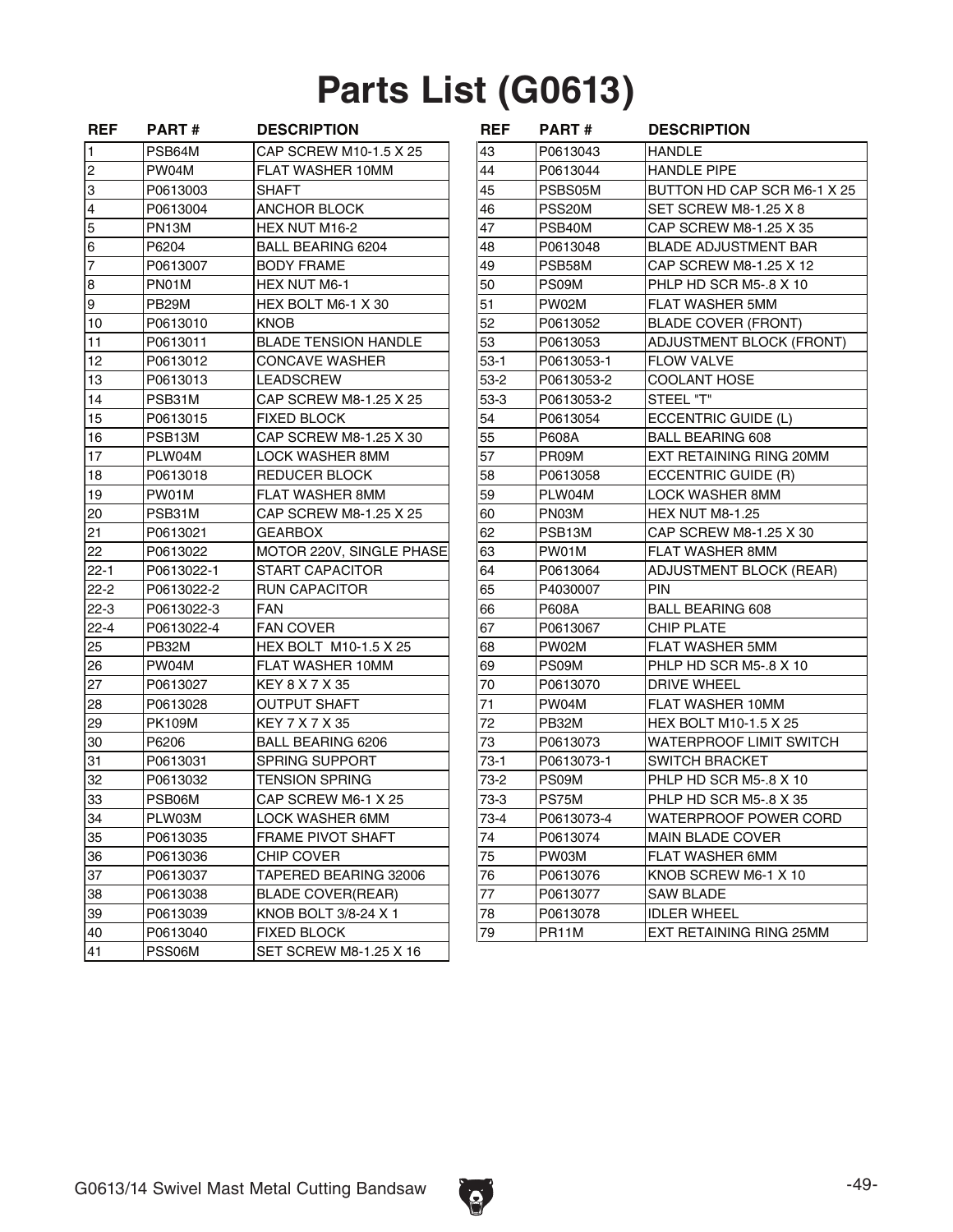**Base Breakdown (G0613)** 

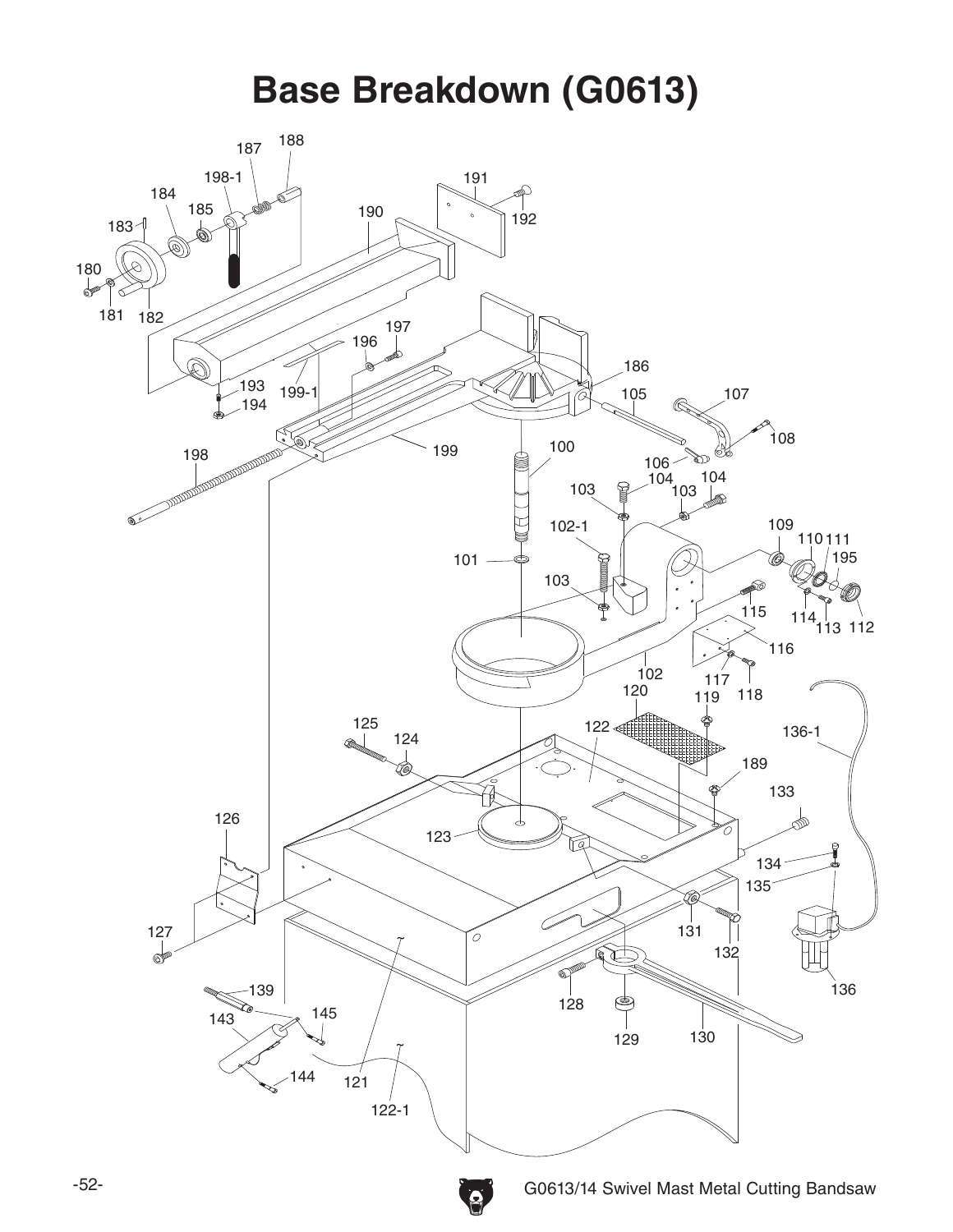## **Parts List (G0613)**

|     | REF PART#        | <b>DESCRIPTION</b>           |       | REF PART#        | <b>DESCRIPTION</b>             |
|-----|------------------|------------------------------|-------|------------------|--------------------------------|
| 100 | P0613100         | VISE JAW ADJUSTABLE ROD      | 131   | P0613131         | <b>HEX NUT M10-1.5</b>         |
| 101 | P0613101         | <b>RETAINER</b>              | 132   | P0613132         | <b>HEX BOLT M10-1.5 X 30</b>   |
| 102 | P0613102         | <b>SWIVEL ARM</b>            | 133   | P0613133         | <b>HEX PLUG 3/8PT</b>          |
|     | 102-1 P0613102-1 | <b>HEX BOLT M10-1.5 X 35</b> | 134   | P0613134         | CAP SCR M6-1 X 16              |
| 103 | P0613103         | <b>HEX NUT M10-1.5</b>       | 135   | P0613135         | <b>LOCK WASHER 6MM</b>         |
| 104 | P0613104         | <b>HEX BOLT M10-1.5 X 30</b> | 136   | P0613136         | PUMP 110V, SINGLE PHASE        |
| 105 | P0613105         | <b>DISTANCE SET ROD</b>      | 136-1 | P0613136-1       | COOLANT HOSE                   |
| 106 | P0613106         | KNOB NUT M6-1                | 139   | P0613139         | <b>CYLINDER BRACKET</b>        |
| 107 | P0613107         | <b>BRACKET</b>               | 143   | P0613143         | CYLINDER                       |
| 108 | P0613108         | PHLP HD SCR M6-1 X 20        | 144   | P0613144         | CAP SCREW M12-1.75 X 80        |
| 109 | P0613109         | BALL BEARING 32006           | 145   | P0613145         | CAP SCREW M10-1.5 X 55         |
| 110 | P0613110         | <b>BUSHING</b>               | 180   | P0613180         | BUTTON HD CAP SCR M8-1.25 X 20 |
| 111 | P0613111         | <b>BEARING COVER</b>         | 181   | P0613181         | <b>FLAT WASHER 8MM</b>         |
| 112 | P0613112         | SPANNER NUT M30 X 1.5        | 182   | P0613182         | <b>HANDWHEEL</b>               |
| 113 | P0613113         | CAP SCREW M6-1 X 16          | 183   | P0613183         | <b>ROLL PIN</b>                |
| 114 | P0613114         | <b>LOCK WASHER 6MM</b>       | 184   | P0613184         | <b>BEARING COVER</b>           |
| 115 | P0613115         | <b>SPRING ANCHOR</b>         | 185   | P0613185         | <b>BALL BEARING 51106</b>      |
| 116 | P0613116         | <b>L-BRACKET</b>             | 186   | P0613186         | <b>VISE BED</b>                |
| 117 | P0613117         | LOCK WASHER 8MM              | 187   | P0613187         | <b>TENSION SPRING</b>          |
| 118 | P0613118         | CAP SCREW M8-1.25 X 25       | 188   | P0613188         | <b>BUSHING</b>                 |
| 119 | P0613119         | PHLP HD SCR M5-.8 X 8        | 189   | P0613189         | PHLP HD SCR M6-1 X 16          |
| 120 | P0613120         | <b>SCREEN</b>                | 190   | P0613190         | <b>VISE JAW BRACKET(FRONT)</b> |
| 121 | P0613121         | <b>BASE</b>                  | 191   | P0613191         | <b>VISE PLATE</b>              |
|     | 121-1 P0613121-1 | <b>BASE CABINET</b>          | 192   | P0613192         | FLAT HD SCR M8-1.25 X 16       |
| 122 | P0613122         | <b>COVER</b>                 | 193   | P0613193         | SET SCREW M8-1.25 X 20         |
| 123 | P0613123         | <b>SWIVEL PLATE</b>          | 194   | P0613194         | <b>HEX NUT M8-1.25</b>         |
| 124 | P0613124         | <b>HEX NUT M10-1.5</b>       | 195   | P0613195         | O-RING                         |
| 125 | P0613125         | HEX BOLT M10-1.5 X 30        | 196   | P0613196         | <b>FLAT WASHER 8MM</b>         |
| 126 | P0613126         | <b>FIXED PLATE</b>           | 197   | P0613197         | CAP SCREW M8-1.25 X 20         |
| 127 | P0613127         | BUTTON HD CAP SCR M6-1 X 16  | 198   | P0613198         | <b>LEADSCREW A</b>             |
| 128 | P0613128         | CAP SCREW M10-1.5 X 35       | 198-1 | P0613198-1       | LEADSCREW LOCK LEVER           |
| 129 | P0613129         | <b>NUT</b>                   | 199   | P0613199         | <b>VISE JAW BRACKET(REAR)</b>  |
| 130 | P0613130         | <b>ADJUSTABLE HANDLE</b>     |       | 199-1 P0613199-1 | GIB                            |

|       | <b>REF PART#</b> | <b>DESCRIPTION</b>             |
|-------|------------------|--------------------------------|
| 131   | P0613131         | <b>HEX NUT M10-1.5</b>         |
| 132   | P0613132         | HEX BOLT M10-1.5 X 30          |
| 133   | P0613133         | <b>HEX PLUG 3/8PT</b>          |
| 134   | P0613134         | CAP SCR M6-1 X 16              |
| 135   | P0613135         | <b>LOCK WASHER 6MM</b>         |
| 136   | P0613136         | PUMP 110V, SINGLE PHASE        |
| 136-1 | P0613136-1       | <b>COOLANT HOSE</b>            |
| 139   | P0613139         | <b>CYLINDER BRACKET</b>        |
| 143   | P0613143         | <b>CYLINDER</b>                |
| 144   | P0613144         | CAP SCREW M12-1.75 X 80        |
| 145   | P0613145         | CAP SCREW M10-1.5 X 55         |
| 180   | P0613180         | BUTTON HD CAP SCR M8-1.25 X 20 |
| 181   | P0613181         | <b>FLAT WASHER 8MM</b>         |
| 182   | P0613182         | <b>HANDWHEEL</b>               |
| 183   | P0613183         | <b>ROLL PIN</b>                |
| 184   | P0613184         | <b>BEARING COVER</b>           |
| 185   | P0613185         | BALL BEARING 51106             |
| 186   | P0613186         | <b>VISE BED</b>                |
| 187   | P0613187         | <b>TENSION SPRING</b>          |
| 188   | P0613188         | <b>BUSHING</b>                 |
| 189   | P0613189         | PHLP HD SCR M6-1 X 16          |
| 190   | P0613190         | <b>VISE JAW BRACKET(FRONT)</b> |
| 191   | P0613191         | <b>VISE PLATE</b>              |
| 192   | P0613192         | FLAT HD SCR M8-1.25 X 16       |
| 193   | P0613193         | SET SCREW M8-1.25 X 20         |
| 194   | P0613194         | <b>HEX NUT M8-1.25</b>         |
| 195   | P0613195         | O-RING                         |
| 196   | P0613196         | FLAT WASHER 8MM                |
| 197   | P0613197         | CAP SCREW M8-1.25 X 20         |
| 198   | P0613198         | <b>LEADSCREW A</b>             |
| 198-1 | P0613198-1       | <b>LEADSCREW LOCK LEVER</b>    |
| 199   | P0613199         | <b>VISE JAW BRACKET(REAR)</b>  |
| 199-1 | P0613199-1       | GIB                            |

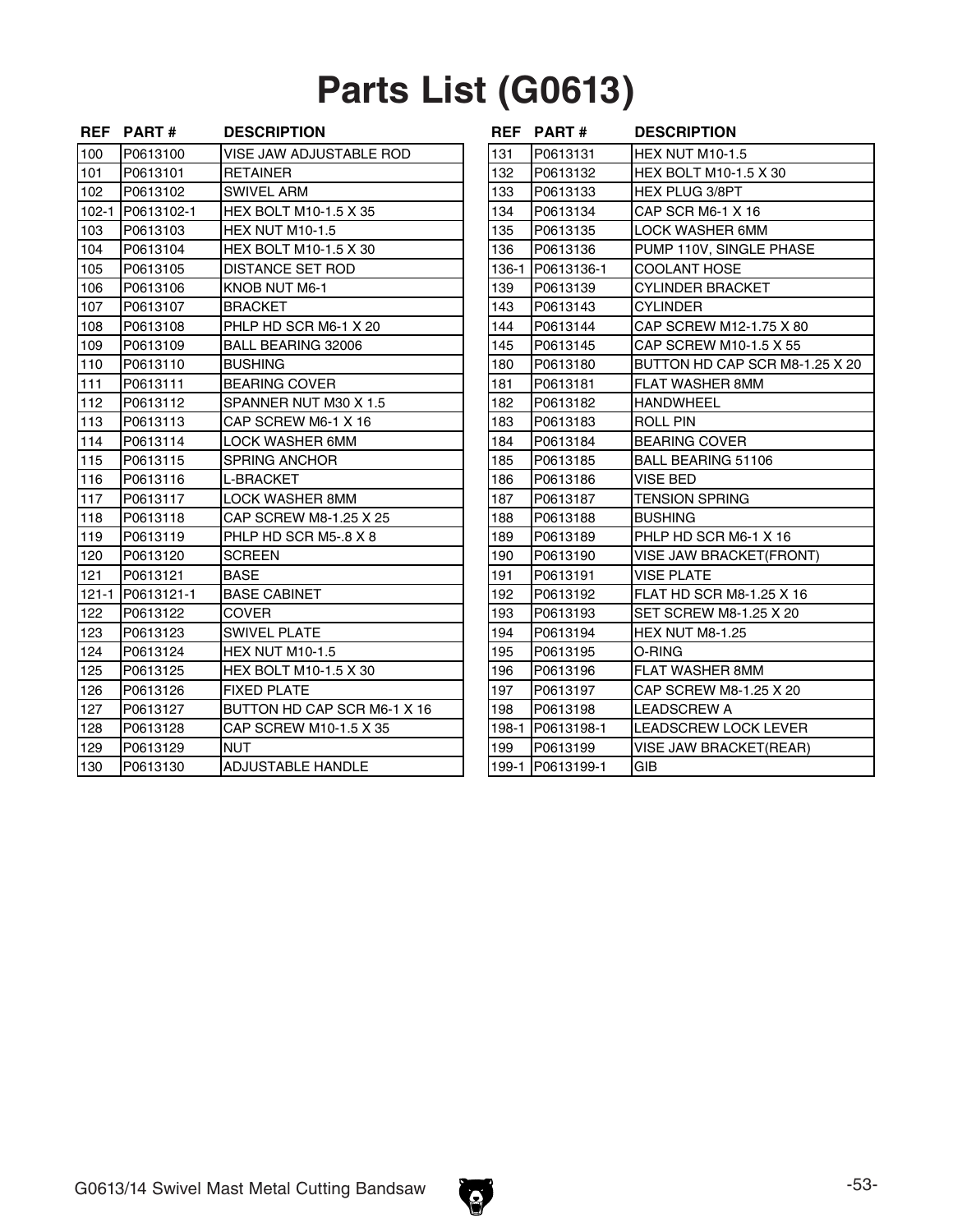#### **Electrical Box Breakdown (G0613)**



## Parts List (G0613)

| <b>REF</b> | <b>PART#</b> | <b>DESCRIPTION</b>       |
|------------|--------------|--------------------------|
| 232        | PLW03M       | <b>LOCK WASHER 6MM</b>   |
| 233        | PSB48M       | CAP SCREW M6-1 X 35      |
| 234        | PW01M        | <b>FLAT WASHER 8MM</b>   |
| 235        | P0613235     | <b>CONTROL BOX</b>       |
| 237        | P0613237     | <b>CONTROL BOX COVER</b> |
| 238        | P0613238     | CONTROL BOX STAND        |
| 242        | P0613242     | <b>HANDLE</b>            |
| 243        | PSB14M       | CAP SCREW M8-1.25 X 20   |
| 244        | PS14M        | PHLP HD SCR M6-1 X 12    |
| 255        | P0613255     | PUMP ROTARY SWITCH       |

| <b>REF</b> | <b>PART#</b> | <b>DESCRIPTION</b>       |
|------------|--------------|--------------------------|
| 257        | P0613257     | ON/OFF & EMGNCY SW 110V  |
| 257A       | P0613257A    | ON/OFF & EMGNCY SW 220V  |
| 258        | P0613258     | MOTOR POWER CORD 110V    |
| 259        | P0613259     | PUMP POWER CORD 110V     |
| 260        | P0613260     | POWER SUPPLY CORD 110V   |
| 262        | P0613262     | <b>JUNCTION BLOCK</b>    |
| 263        | P0613263     | CIRCUIT BREAKER 15A 110V |
| 263A       | P0613263A    | CIRCUIT BREAKER 7A 220V  |
| 264        | P0613264     | 220V CONVERSION KIT      |

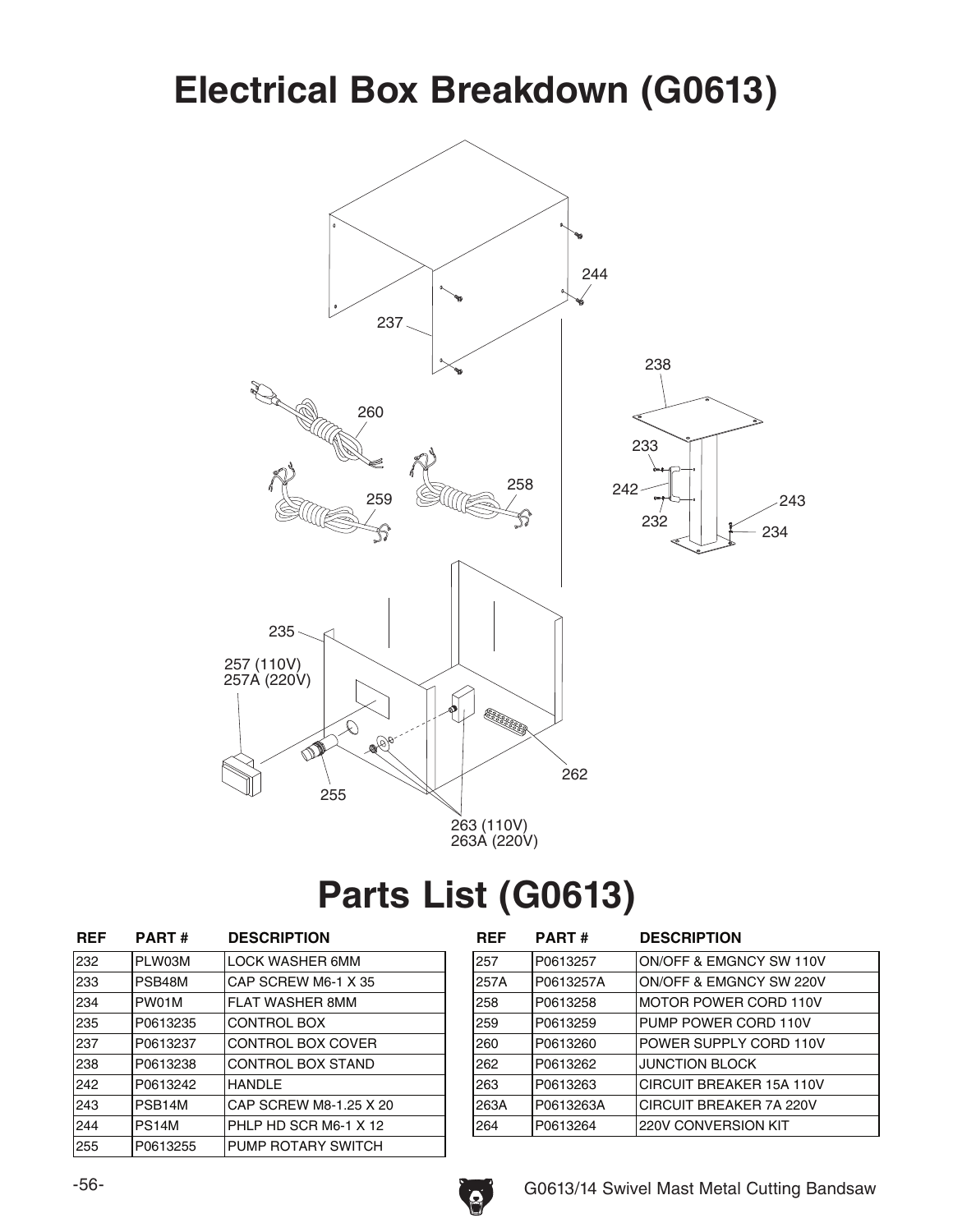

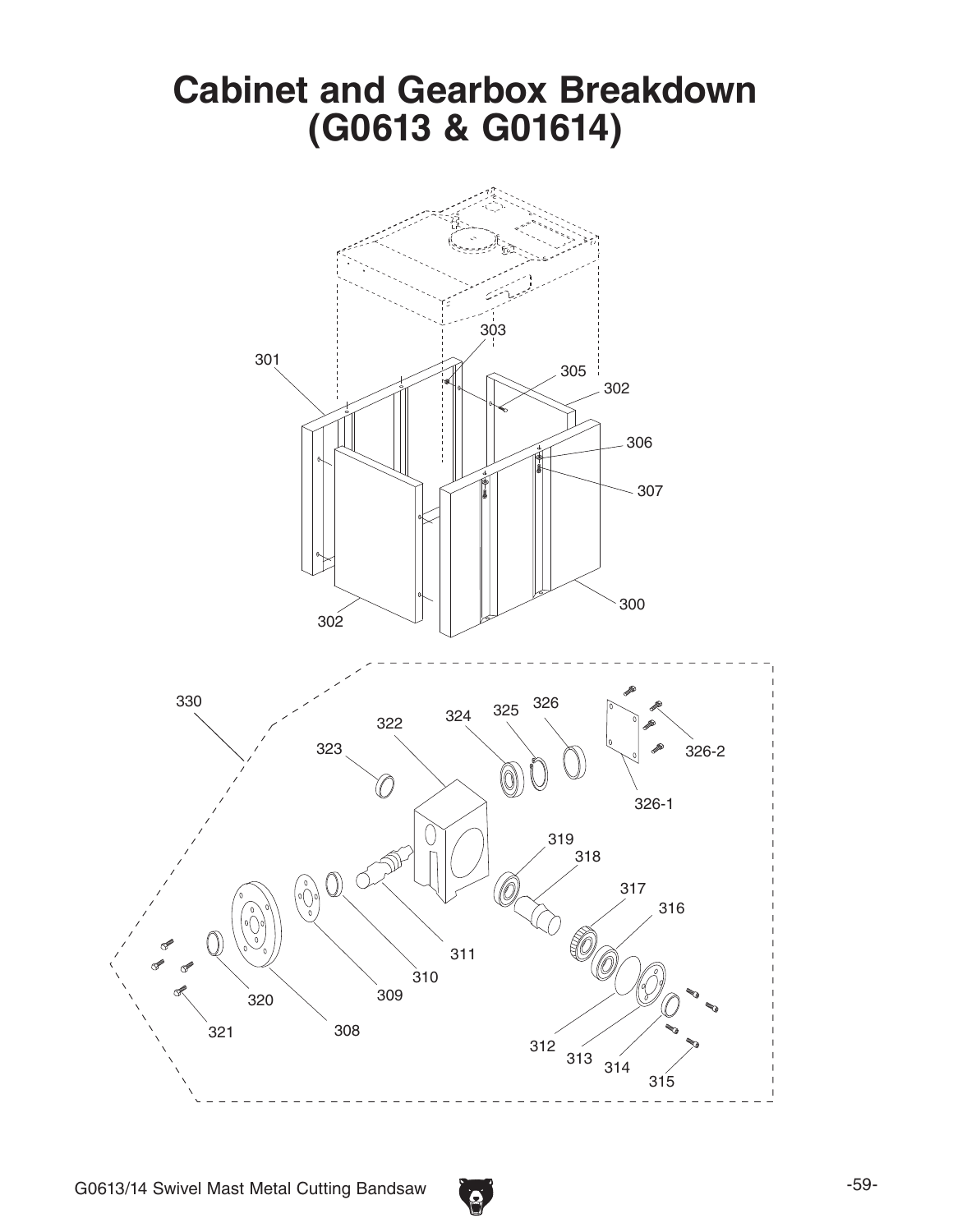# **Parts List (G0613)**

| <b>REF</b> | <b>PART#</b> | <b>DESCRIPTION</b>          | <b>REF</b> | <b>PART#</b>       | <b>DESCRIPTION</b>       |
|------------|--------------|-----------------------------|------------|--------------------|--------------------------|
| 300        | P0613300     | <b>FRONT PANEL</b>          | 315        | PSB02M             | CAP SCREW M6-1 X 20      |
| 301        | P0613301     | <b>REAR PANEL</b>           | 316        | P6008              | <b>BALL BEARING 6008</b> |
| 302        | P0613302     | <b>SIDE PANEL</b>           | 317        | P0613317           | <b>WORM WHEEL</b>        |
| 303        | <b>PN02</b>  | <b>HEX NUT 5/16-18</b>      | 318        | P0613318           | <b>OUTPUT SHAFT</b>      |
| 304        | PW01M        | FLAT WASHER 8MM             | 319        | P6008              | <b>BALL BEARING 6008</b> |
| 305        | PCB01        | CARRIAGE BOLT 5/16-18 X 5/8 | 320        | P0613320           | OIL SEAL                 |
| 306        | PW04M        | FLAT WASHER 10MM            | 321        | PB <sub>10</sub> M | HEX BOLT M6-1 X 25       |
| 307        | PB32M        | HEX BOLT M10-1.5 X 25       | 322        | P0613322           | <b>HOUSING</b>           |
| 308        | P0613308     | <b>MOTOR FLANGE</b>         | 323        | P0613323           | OIL SEAL                 |
| 309        | P0613309     | O-RING                      | 324        | P6204              | BALL BEARING 6204ZZ      |
| 310        | P6006        | BALL BEARING 6006ZZ         | 325        | PR79M              | EXT RETAINING RING 47MM  |
| 311        | P0613311     | <b>WORM SHAFT</b>           | 326        | P0613326           | OIL SEAL                 |
| 312        | P0613312     | O-RING                      | $326 - 1$  | P0613326-1         | OIL SEAL COVER           |
| 313        | P0613313     | OUTPUT SHAFT COVER          | 326-2      | <b>PB51</b>        | HEX BOLT 1/4-20 X 3/8    |
| 314        | P0613314     | OIL SEAL                    | 330        | P0613330           | <b>COMPLETE GEARBOX</b>  |

| REF   | <b>PART#</b> | <b>DESCRIPTION</b>      |
|-------|--------------|-------------------------|
| 315   | PSB02M       | CAP SCREW M6-1 X 20     |
| 316   | P6008        | BALL BEARING 6008       |
| 317   | P0613317     | WORM WHEEL              |
| 318   | P0613318     | OUTPUT SHAFT            |
| 319   | P6008        | BALL BEARING 6008       |
| 320   | P0613320     | OIL SEAL                |
| 321   | PB10M        | HEX BOLT M6-1 X 25      |
| 322   | P0613322     | <b>HOUSING</b>          |
| 323   | P0613323     | OIL SEAL                |
| 324   | P6204        | BALL BEARING 6204ZZ     |
| 325   | PR79M        | EXT RETAINING RING 47MM |
| 326   | P0613326     | OIL SEAL                |
| 326-1 | P0613326-1   | OIL SEAL COVER          |
| 326-2 | PB51         | HEX BOLT 1/4-20 X 3/8   |
| 330   | P0613330     | COMPLETE GEARBOX        |

## **Parts List (G0614)**

| <b>REF</b> | <b>PART#</b> | <b>DESCRIPTION</b>           | <b>REF</b> | <b>PART#</b>       | <b>DESCRIPTION</b>       |
|------------|--------------|------------------------------|------------|--------------------|--------------------------|
| 300        | P0614300     | <b>FRONT PANEL</b>           | 316        | P6008              | <b>BALL BEARING 6008</b> |
| 301        | P0614301     | <b>REAR PANEL</b>            | 317        | P0614317           | IWORM WHEEL              |
| 302        | P0614302     | <b>SIDE PANEL</b>            | 318        | P0614318           | <b>OUTPUT SHAFT</b>      |
| 303        | <b>PN02</b>  | <b>HEX NUT 5/16-18</b>       | 319        | P6008              | BALL BEARING 6008        |
| 305        | PCB01        | CARRIAGE BOLT 5/16-18 X 5/8  | 320        | P0614320           | <b>OIL SEAL</b>          |
| 306        | PW04M        | FLAT WASHER 10MM             | 321        | PB <sub>10</sub> M | HEX BOLT M6-1 X 25       |
| 307        | PB32M        | <b>HEX BOLT M10-1.5 X 25</b> | 322        | P0614322           | IHOUSING                 |
| 308        | P0614308     | <b>MOTOR FLANGE</b>          | 323        | P0614323           | OIL SEAL                 |
| 309        | P0614309     | O-RING                       | 324        | P6204              | BALL BEARING 6204ZZ      |
| 310        | P6006        | BALL BEARING 6006ZZ          | 325        | PR79M              | EXT RETAINING RING 47MM  |
| 311        | P0614311     | <b>WORM SHAFT</b>            | 326        | P0614326           | OIL SEAL                 |
| 312        | P0614312     | O-RING                       | $326-1$    | P0614326-1         | <b>OIL SEAL COVER</b>    |
| 313        | P0614313     | <b>OUTPUT SHAFT COVER</b>    | 326-2      | <b>PB51</b>        | HEX BOLT 1/4-20 X 3/8    |
| 314        | P0614314     | OIL SEAL                     | 330        | P0614330           | COMPLETE GEARBOX         |
| 315        | PSB02M       | CAP SCREW M6-1 X 20          |            |                    |                          |
|            |              |                              |            |                    |                          |

| REF   | <b>PART#</b>       | <b>DESCRIPTION</b>      |
|-------|--------------------|-------------------------|
| 316   | P6008              | BALL BEARING 6008       |
| 317   | P0614317           | WORM WHEEL              |
| 318   | P0614318           | OUTPUT SHAFT            |
| 319   | P6008              | BALL BEARING 6008       |
| 320   | P0614320           | OIL SEAL                |
| 321   | PB <sub>10</sub> M | HEX BOLT M6-1 X 25      |
| 322   | P0614322           | <b>HOUSING</b>          |
| 323   | P0614323           | OIL SEAL                |
| 324   | P6204              | BALL BEARING 6204ZZ     |
| 325   | PR79M              | EXT RETAINING RING 47MM |
| 326   | P0614326           | OIL SEAL                |
| 326-1 | P0614326-1         | OIL SEAL COVER          |
| 326-2 | <b>PB51</b>        | HEX BOLT 1/4-20 X 3/8   |
| 330   | P0614330           | <b>COMPLETE GEARBOX</b> |